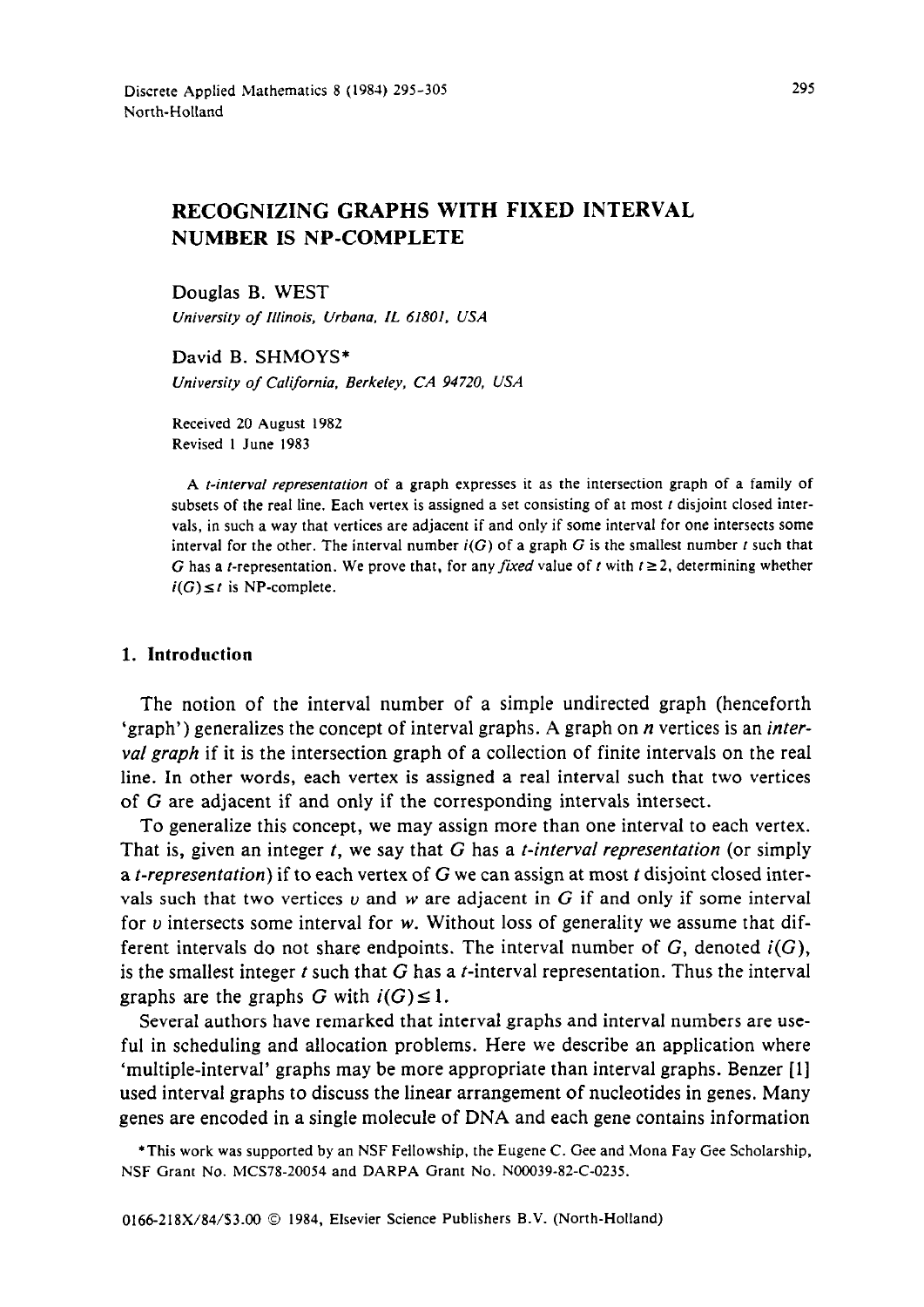for the assembly of a specific protein. DNA is a linear molecule composed of a sequence of sub-units, each of which contains one of four possible nucleotides. The specific sequence of these nucleotides encodes the genetic information. For many years biologists thought that the nucleotides encoding a single gene appear in an unbroken sequence, covering a single 'interval' on the chain of nucleotides. Recently, Chambon [3] and others have shown that many genes are not represented as single unbroken sequences but rather as a collection of unbroken sequences on the DNA strand. This is analogous to a family of intervals on the real line. Thus, interval numbers may be a useful tool for studying the structure of genes; if an upper bound can be given on the number of intervals used for each gene, then finding interval numbers can be used to test gene compositions.

Bounds on the interval number in terms of other parameters of the graph appear in [5], [6], [7], [S], and [ 111. Several of those papers pose the related problems of characterizing graphs with interval number t (even for  $t = 2$ ) and finding an efficient algorithm for computing the interval number. In this paper, we show that for any fixed value of t with  $t \ge 2$ , determining whether  $i(G) \le t$  is NP-complete. To do this, we reduce the problem of recognizing triangle-free 3-regular graphs having a Hamiltonian circuit to the problem of recognizing graphs having a 2-representation. Then we reduce the  $(t-1)$ -representation problem to the *t*-representation problem. (The t-representation problem is similar in some respects to problems proved NP-complete in [9] and [10]. However, there does not seem to be any immediate relationship among these problems.)

To put this result in perspective, we note that there exists a linear time algorithm for the case  $t = 1$ , which is the problem of interval graph recognition [2]. Our result then implies that, for the class of recognition problems parametrized by a fixed value of the interval number, the boundary between P and NP-complete has been completely determined. This NP-completeness result also implies that a 'nice' characterization of *t*-interval graphs is unlikely to exist for any  $t \ge 2$ .

#### 2. **A preliminary reduction**

**We** wish to reduce from the Hamiltonian circuit problem in 3-regular trianglefree graphs to the 2-representation problem. It is well known that testing for a Hamiltonian circuit in a 3-regular graph (also called a *cubic* graph) is NP-complete, as listed in [4]. To show that this remains true when triangles are forbidden from the graph, we provide a preliminary reduction.

#### **Hamiltonian Circuit in Cubic Graph (3HC)**

*Instance:* A graph  $G(V, E)$  in which every vertex has three neighbors. Question: Does G have a Hamiltonian circuit?

## Hamiltonian Circuit in Triangle-free Cubic Graph ( $\triangle$ 3HC)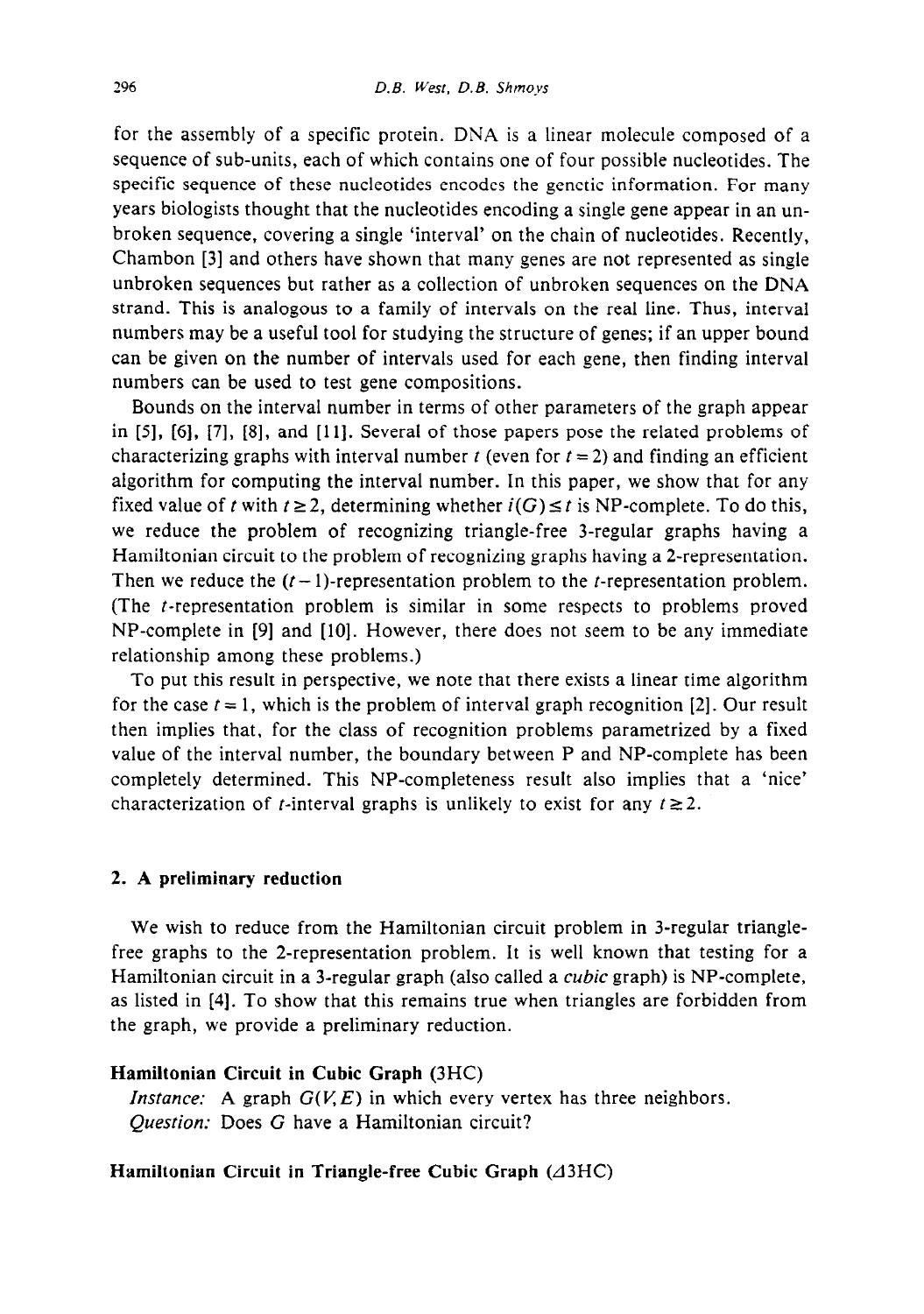*Instance:* A graph  $G = (V, E)$  in which every vertex has three neighbors but no three vertices form a cycle.

Question: Does G have a Hamiltonian circuit?

## **Lemma 1. d3HC is** *NP-complete.*

**Proof.** We reduce 3HC to  $\triangle 3$ HC. Given an instance G of 3HC, we construct in polynomial time a triangle-free cubic graph  $G'$  such that  $G'$  has a Hamiltonian circuit if and only if G has a Hamiltonian circuit.

Begin by examining all the triples of vertices in the graph to determine which ones induce triangles. This can be done in  $O(n^3)$ -time. By looking at the remaining neighbors of the vertices in each triangle, we can determine whether or not the triangle shares an edge with another triangle. If so, we call such a triangle matched; otherwise it is 'isolated'. If G is 3-regular and  $G \neq K_4$ , then every triangle must be matched or isolated.

To form  $G'$ , replace each isolated triangle by bisecting its edges with new vertices and adding a fourth new vertex joined to the new vertices on the three old edges. For each matched pair of triangles, replace one of the two triangles as above. These local replacements are shown in Fig. 1. No new triangles are created, so  $G'$  is triangle-free.

To show that G has a Hamiltonian circuit if and only if  $G'$  also does, note that any Hamiltonian circuit that enters one of the components shown in either graph must visit all vertices in that component before leaving the component, since it has at most three connections to the rest of the graph. The heavy lines in Fig. 1 indicate the only way (up to symmetry) that a Hamiltonian circuit can contain all of the vertices in one of these components. By making the indicated substitutions we can transform a Hamiltonian circuit in either graph into a Hamiltonian circuit in the other.  $\square$ 



Fig. 1. Local replacement for triangle-free cubic graphs.

## **3. Useful facts about interval numbers**

Complete bipartite graphs play a significant role in the subsequent reductions. We refer to the maximal independent sets of a complete bipartite graph as the *parts* of the graph. To facilitate discussion of interval representations, we let  $f(v)$  denote the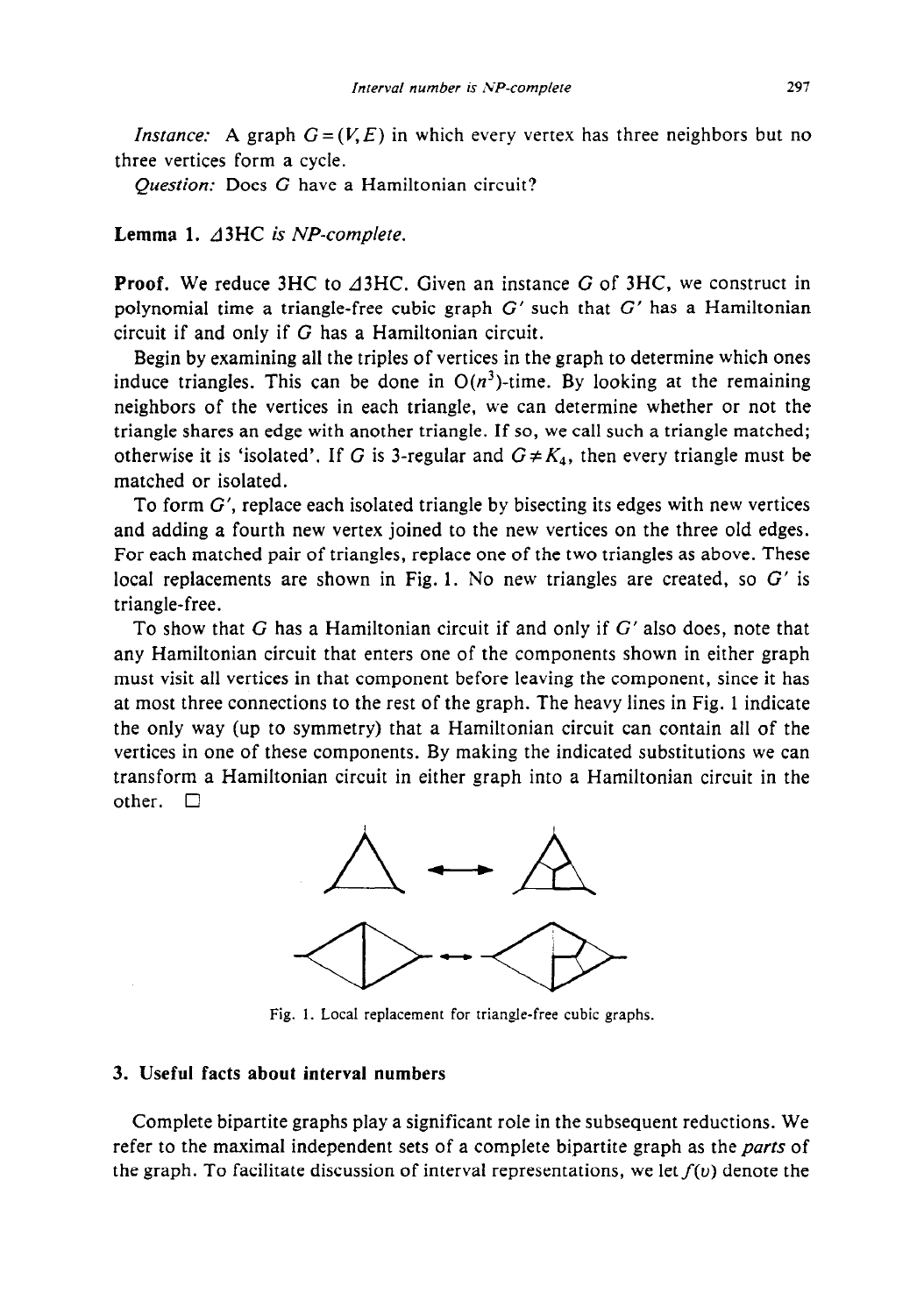union of the intervals assigned to v. A f-representation of a graph G is *displayed*  if each set  $f(v)$  contains an open interval disjoint from all other sets  $f(w)$ . We say that a *t*-representation is of depth  $r$  if no point on the real line is contained in intervals for  $r+1$  of the vertices.

Trotter and Harary [12] showed that  $i(K_{m,n}) = t(m,n)$ , where  $t(m,n) =$  $\lceil (mn+1)/(m+n) \rceil$ . In fact, they showed that  $K_{m,n}$  has a  $t(m, n)$ -representation that is displayed. To obtain an important fact about the representations of certain bipartite graphs, we give the argument for the lower bound. Since the depth is 2, when we read the representation from left to right we obtain at most one new edge at the left endpoint of each interval. No new edge arises if the left endpoint of this interval is contained in no other interval, such as with the leftmost interval in the representation. Since there are at most  $t$  intervals per vertex, this yields an upper bound on the number of edges that can be represented:  $|E| \leq (m+n)t-1$ . Hence  $i(K_{m,n}) \ge (mn + 1)/(m+n)$ . If  $(mn + 1)/(m+n)$  is an integer t, then we say that  $K_{m,n}$  is *t-tight*. To represent all the edges in a *t*-tight  $K_{m,n}$ , the argument above implies that an intersection of intervals must occur at the left endpoint of every interval after the first. This means that their union is a single closed interval. We say that such a set of intervals 'appears contiguously'.

**Lemma 2.** *The graph*  $K_{t^2+t-1,t+1}$  *is t-tight. If*  $K_{t^2+t-1,t+1}$  *is an induced subgraph of a graph G, then in any t-representation of G the intervals for vertices of*  $K_{t^2+t-1,t+1}$ *appear contiguously. Furthermore, if u and v are any specified vertices from opposite parts of*  $K_{m,n}$ *, then*  $K_{m,n}$  has a displayed  $t(m,n)$ -representation in which u and v are *assigned the leftmost and rightmost intervals in the representation, respectively.* 

**Proof.** Since  $[(t+1)(t^2+t-1)+1]/(t^2+2t) = t$ ,  $K_{t^2+t-1,t+1}$  is t-tight. In any  $t$ -representation of a graph  $G$ , the intervals corresponding to the vertices of an induced subgraph of  $G$  must give a *t*-representation of the subgraph, so the intervals for  $K_{t^2+t-1,t+1}$  must appear contiguously.

For the second part of the lemma, take a displayed *t*-representation of  $K_{m,n}$ , as guaranteed by the Trotter-Harary construction. Note that, for either of the parts in  $K_{m,n}$ , the leftmost of the intervals assigned to vertices in that part can be extended leftward to become the leftmost interval in the representation. Therefore, by permuting vertex labels we can have the leftmost interval assigned to  $u$ . We can do the same to assign the rightmost interval to any vertex  $\nu$  belonging to the other part.  $\Box$ 

In fact, the lemma remains true if we drop the requirement that  $u$  and  $v$  belong to different parts in the bipartite graph. However, this is harder to prove, and our reductions require only the version stated above. We will make critical use of the graphs  $K_{t^2+t-1,t+1}$ , such as  $K_{5,3}$ , to ensure that representations can be constructed only in certain ways.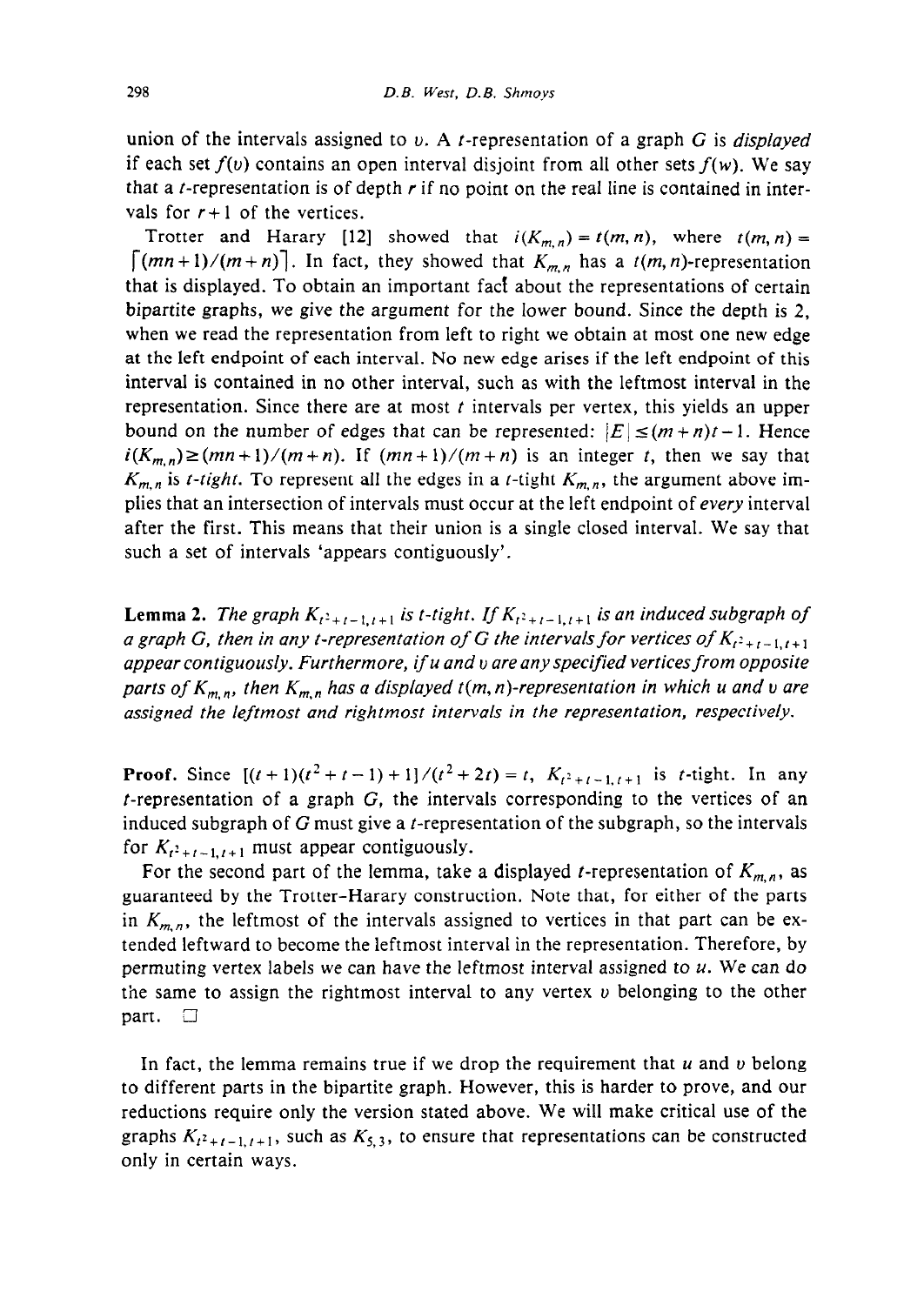#### *4.* **The main reduction**

Consider the following decision problem.

## **f-Interval Representation** (tREP)

*Instance:* A graph  $G = (V, E)$ .

*Question:* Does G have a representation as the intersection graph of sets consisting of at most  $t$  intervals on the real line?

## **Theorem 1.** 2REP *is NP-complete.*

**Proof.** We prove this by reducing  $\triangle 3HC$  to 2REP. Let G be a triangle-free cubic graph. We will construct a supergraph  $G'$  of G such that  $G'$  has a 2-representation if and only if  $G$  is Hamiltonian.

First we note that it is easy to construct a 2-representation of a cubic Hamiltonian graph G. The edges of  $G$  can be partitioned into a Hamiltonian cycle and a complete matching. Suppose the Hamiltonian cycle is  $v_0, v_1, \ldots, v_n, v_0$ . The Hamiltonian path from  $v_0$  to  $v_n$  can be represented contiguously, using one interval per vertex, such that intervals for consecutive vertices in the path overlap. Complete the Hamiltonian cycle by using a second interval for  $v_0$ . Suppose that  $(v_0, v_i)$  is the edge incident to  $u_0$  in the complete matching. Extend the second interval for  $u_0$  to overlap a second interval for  $v_j$ . For any vertex whose matched edge has not been represented, only one interval has been assigned. Therefore, we represent these remaining edges by pairs of intervals that intersect each other. This representation, which we call the *H-representation* of G, is shown in Fig. 2. Note that a cubic graph has an H-representation (for some labeling of the vertices) if and only if it is Hamiltonian.

$$
\underbrace{v_0 \ v_1 \ v_2 \ v_3 \ ... \ v_n \ v_0 \ v_j}_{\text{w}} \qquad \underbrace{u}_{\text{w}} \ \dots
$$

Fig. 2. The H-representation of a cubic Hamiltonian graph.

For an arbitrary cubic graph, many different 2-representations may be possible. We want to restrict the representation of G so that it must be an H-representation. The first step is to consider only triangle-free graphs, which restricts the depth to two. In addition, we add 'gadgets' to  $G$  so that any H-representation remains feasible, but other possible representations are eliminated. More precisely, if G has an H-representation, then the supergraph  $G'$  will have a 2-representation of  $G$ , and  $G'$  will have no 2-representation in which the intervals for  $G$  appear in any other way.

Roughly speaking, there are two steps to this restriction. First, we want to add gadgets to separate the intervals for vertices of  $G$  into two sets, each containing one of the intervals for each vertex. We call these the 'inside' and 'outside' intervals, for reasons that will soon be apparent. Second, we construct the gadgets so that the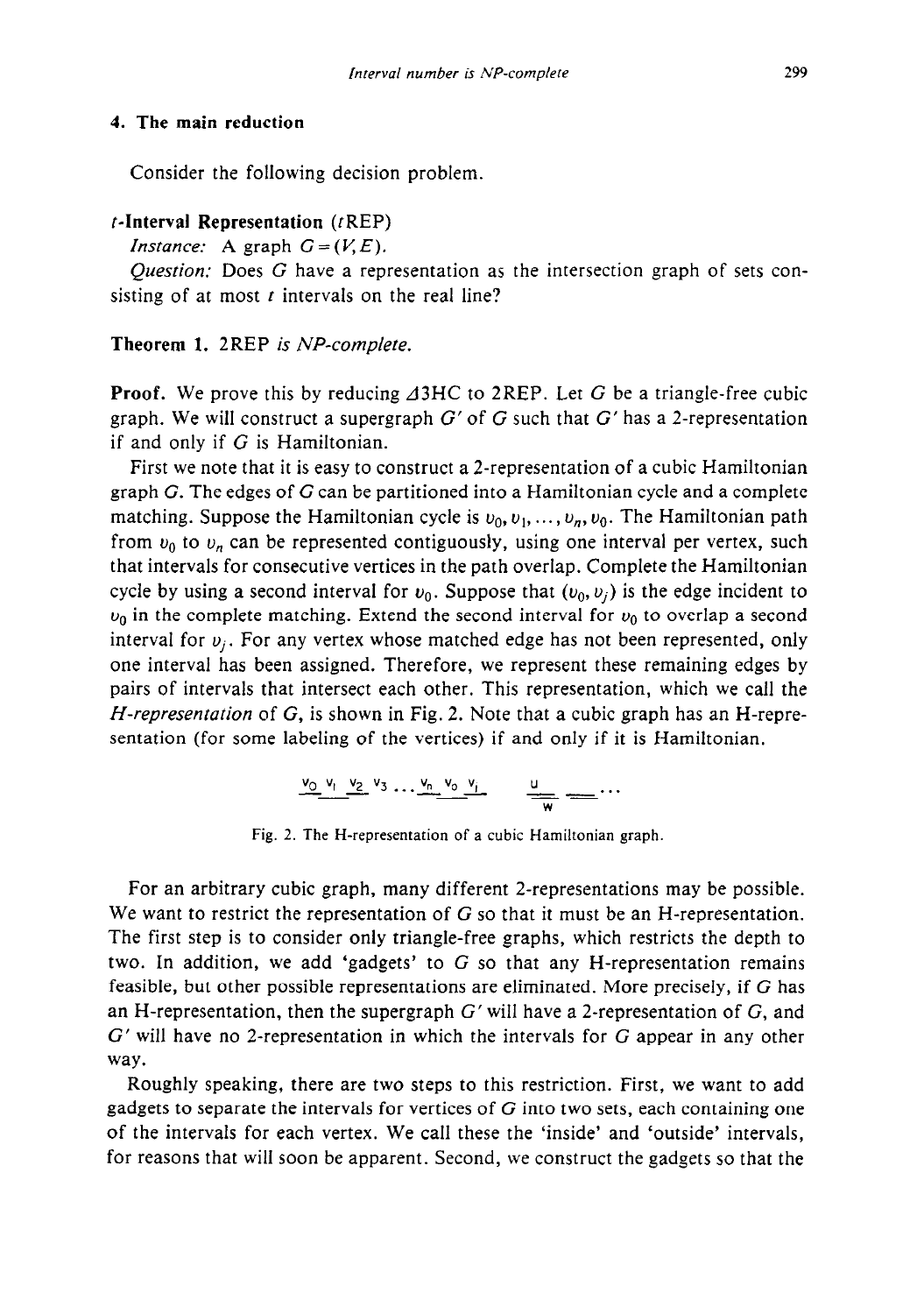outside intervals can intersect at most one other interval for a vertex in G. This will force the matching of an H-representation to occur among the outside intervals and a Hamiltonian cycle to occur among the inside intervals. The reader may wish to refer to Fig. 3 as we describe the gadgets to be added.



Fig. *3.* The transformed graph G'.

The idea behind the gadgets added for the first step is straightforward. Add a vertex z joined to every vertex of G. This forces every vertex of G to have an interval intersecting an interval for  $z$ . These we call the 'inside' intervals. Actually, to enforce the condition that all 2-representations of G' contain an H-representation for G, we want all of these 'inside' intervals to lie within a single interval for z. So, we attach additional gadgets to  $z$  to insure that only one of the intervals for  $z$  contains any of the 'inside' intervals, and to control what happens at the endpoints of the intervals in  $f(z)$ . The details of this will be described more explicitly below.

To insure that each vertex of G has another interval outside  $f(z)$ , we need only add, for each vertex  $v \in G$ , some structure  $M(v)$  containing a vertex adjacent to v but not to z. We choose a structure  $M(v)$  that accomplishes the second step mentioned above. In particular, for each  $v \in V(G)$  let  $M(v) = K_{5,3}$ , and join v to one vertex of  $M(v)$ . No other edges join  $M(v)$  to any other vertices in G'. Note that  $K_{5,3}$  is 2-tight, so if the G' being constructed has 2-representation, then the intervals of each  $M(v)$  appear contiguously. The only other interval that can intersect these is the outside interval for v. If it lies wholly within  $f(M(v))$ , it cannot be used for anything else. So, using Lemma 2, we may assume that the outside interval for v overlaps  $f(M(v))$  at one of its endpoints.

To complete the construction of  $G'$ , we describe the gadgets mentioned earlier that are used to pin down the ways in which the intervals for  $z$  can appear. Add three more copies of  $K_{5,1}$  to the graph, called  $H_1, H_2$ , and  $H_3$ . Join z to two vertices in the same part of  $H_1$ , and join one vertex from the other part of  $H_1$  to a vertex in  $H_2$ . Also, place one edge from z to a vertex of  $H_3$ . We have described all of the vertices of  $G'$ , and this completes the construction except for a few more edges needed to maintain feasibility of the H-representations, as will be seen shortly.

To understand the role of the *Hi,* consider the intervals representing the subgraph induced by z and the vertices in the  $H_i$ . A 2-representation of G' must contain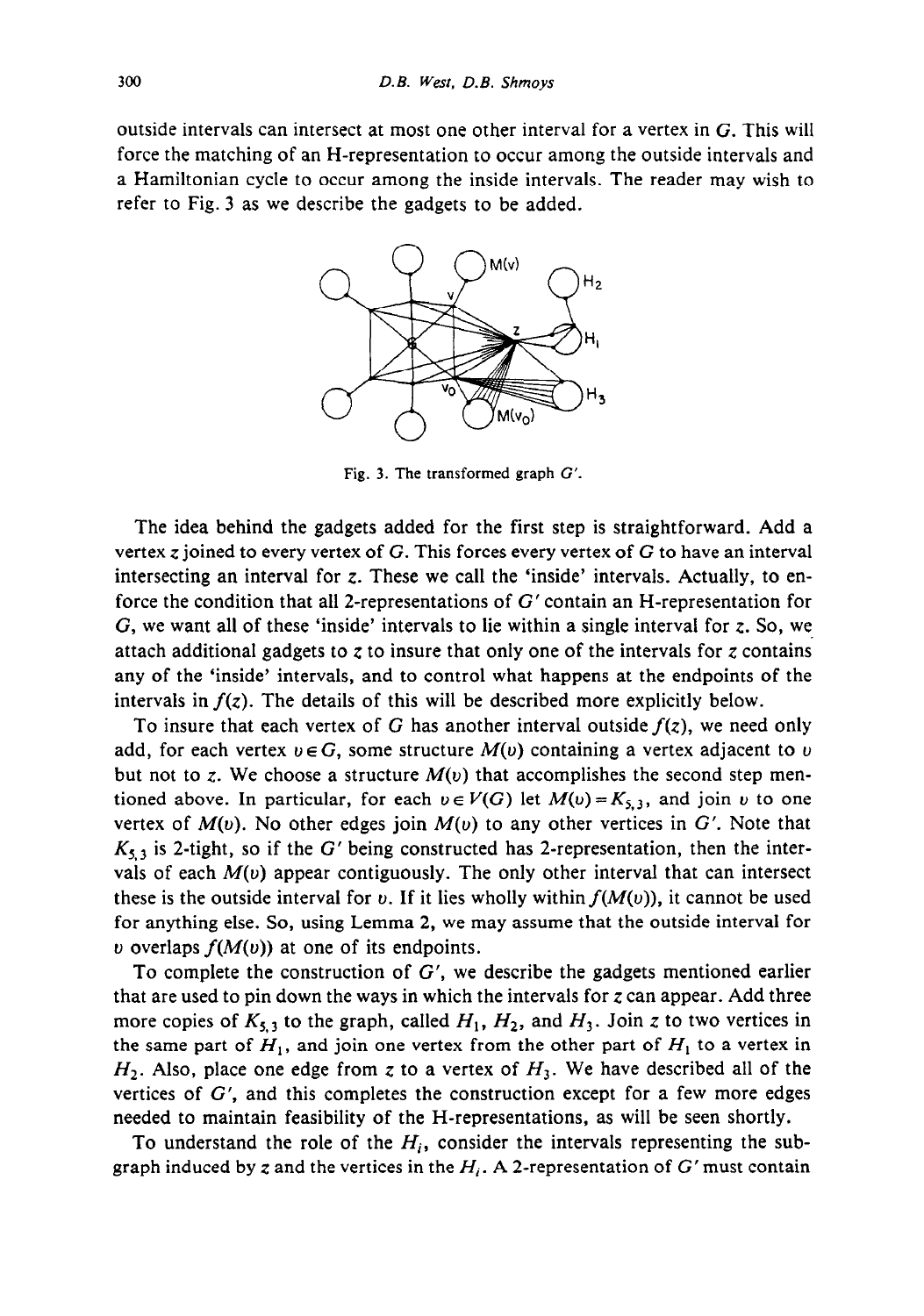a 2-representation of this induced subgraph. The  $H_i$  are 2-tight, so the intervals in their representations appear contiguously. Therefore, the edge between  $H_1$  and  $H_2$ can be represented only by an intersection between end-intervals in the representations of  $H_1$  and  $H_2$ . Assume that the intervals for  $H_2$  appear to the left of those for  $H_1$ .

Since z neighbors only two independent vertices in  $H<sub>1</sub>$ , and since each vertex of  $H<sub>1</sub>$  has already been assigned two intervals, it follows that two intervals for  $z$  must be used to represent its edges to  $H_1$ . Since one endpoint of  $f(H_1)$  is already covered *by*  $f(H_2)$ *, one of the intervals in*  $f(z)$  must be swallowed in a displayed portion of its neighbor in  $H_1$ . Since z has other neighbors in  $G'$  which do not neighbor anything in  $H_2$ , the other interval for z must overlap the other end of  $f(H_1)$  and be displayed. By Lemma 2, this can be arranged, since the neighbors of z in  $H_1$  are in the opposite part from the vertex with a neighbor in  $H_2$ . Finally,  $H_3$  is also 2-tight, and its edge to  $z$  can only be represented by having the right end of the displayed interval for z overlap the left endpoint of  $f(H_3)$ .

Consider the graph G' constructed from a Hamiltonian graph G. The reader should refer to Fig. 4, where the 2-representation of  $G'$  obtained from the H-representation of  $G$  is illustrated. Now, let us check the feasibility of the H-representation shown, given these gadgets. The configuration of intervals representing  $z$  and the  $H_i$  can be inserted to enclose the Hamiltonian cycle part of the H-representation  $$ almost. We want the second interval for  $v_0$  to intersect the second interval for its matched neighbor  $v_i$ , but the latter is the outside interval for  $v_i$ . We add edges from  $u_0$  to each vertex in  $H_3$ , so that this interval for  $u_0$  can (and must) pass outside  $f(z)$  and past  $f(H_3)$  to intersect the outside interval for  $v_i$ . Now,  $M(v_0)$  can only be added to the H-representation by attaching its (contiguous) representation to the interval for  $v_0$  at the other end of the cycle, which is within  $f(z)$ . To enable this, we add edges from z to each vertex of  $M(v_0)$ . Finally, the other  $M(v)$ 's can be added to the representation before and after the matched pairs of intervals.

$$
\underbrace{\frac{z}{H_2} \xrightarrow{M(v_0)} v_0 \xrightarrow{v_1} \xrightarrow{v_2} \cdots \xrightarrow{v_{n-1}} \xrightarrow{v_n} \xrightarrow{v_0} \xrightarrow{v_i} M(v_j) M(u) \u \wedge M(w)}_{H_3} \cdots
$$

Fig. 4. The 2-representation of G'.

Summarizing the representation, from left to right, we have: (1)  $f(H_2)$ , (2)  $f(H_1)$ containing an interval for z, (3) the displayed interval for z containing  $f(M(v_0))$ and the Hamiltonian circuit from  $v_0$  to  $v_0$ , and (4)  $f(H_3)$ . The second interval for  $u_0$  extends throughout  $f(H_3)$  and intersects the outside interval for its non-circuit neighbor. Finally, the remaining  $M(v_i)$ ,  $v_i$ ,  $w_i$ ,  $M(v_i)$  pairs complete the representation.

We have described all of the vertices and edges added to  $G$  to obtain  $G'$ , and in the process we have shown that if  $G$  is Hamiltonian, then it has an H-representation and G' has a corresponding 2-representation. Note that we have distinguished a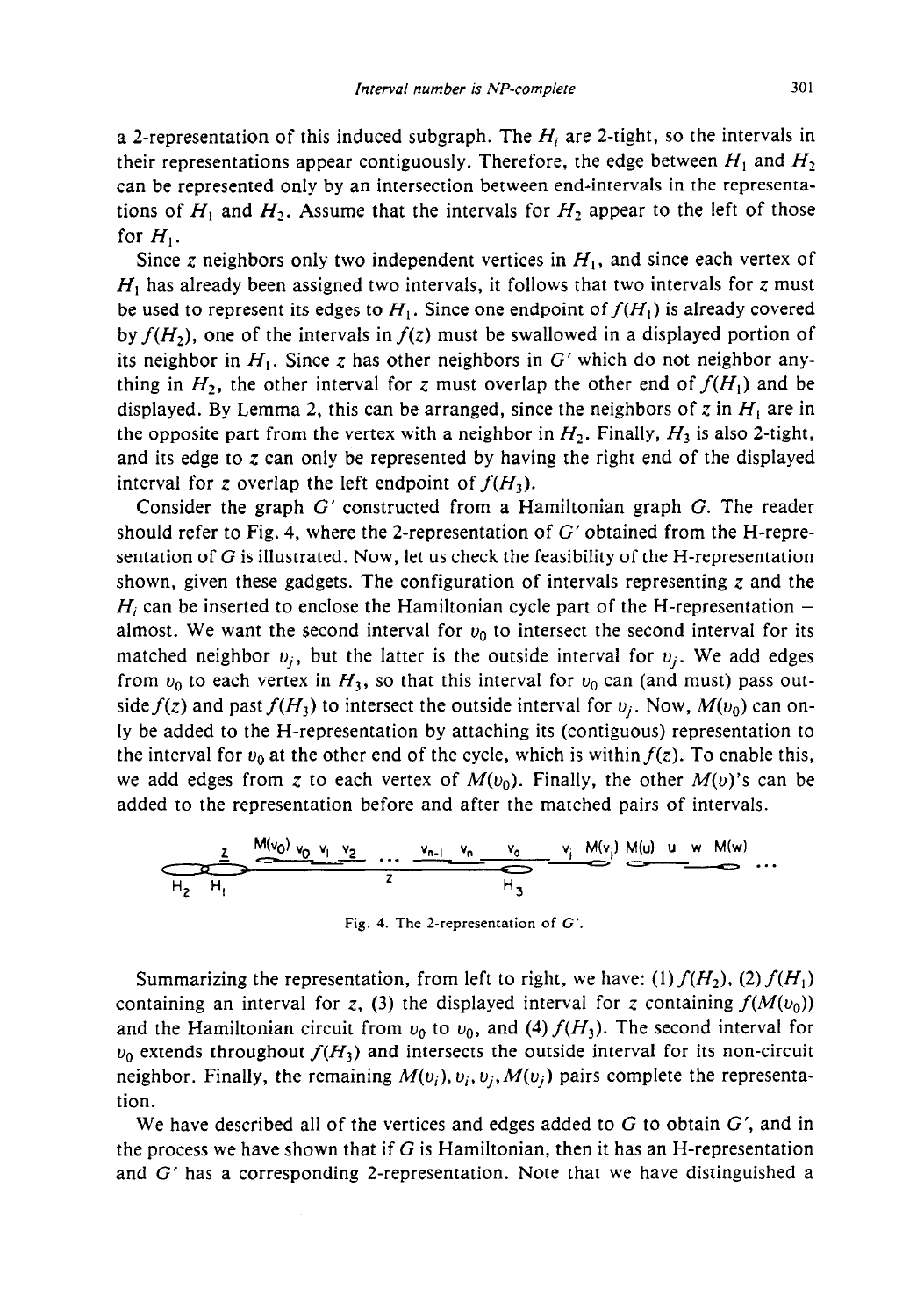vertex  $v_0$  by the edges added in the previous paragraph. Since a Hamiltonian circuit can 'start' at any point, it does not matter which vertex we call  $v_0$ . If G has n vertices, then it has  $3n/2$  edges (being 3-regular), and G' has  $9n + 25$  vertices and  $37n/2+65$  edges, so the transformation can be performed in polynomial time.

To complete the proof, we need only show that if  $G'$  has a 2-representation, then it contains an H-representation of G, and thus G has a Hamiltonian circuit. In motivating the construction we have already shown the required structure of the 2-representation for the subgraph induced on z and all the  $H_i$ , as well as the structure for the subgraph induced on just v and  $M(v)$  for all vertices v. Since z does not neighbor the vertices of  $M(v)$ , and since  $v \neq v_0$  does not neighbor any vertices in  $H_i$ , the representations of each of the subgraphs on v and  $M(v)$  must lie outside  $f(z)$ , for  $v \neq v_0$ . Since each vertex of G neighbors z, each  $f(v)$  must have an interval inside the displayed portion of  $f(z)$ . For  $v \neq v_0$ , we have forced an outside interval and an inside interval, but for  $v_0$  we still have a 'free' interval.

Now, how can the edges of the original graph G appear in the representation? First, we show that for any  $v \in V(G)$ , the interval for v that intersects  $f(M(v))$ cannot be used to represent more than one of the edges of G. First consider  $v \neq v_0$ . No interval for v can entirely contain the outside interval for any  $u \notin \{v, v_0\}$ , because this would produce an intersection between  $f(v)$  and  $f(M(u))$ . Therefore, any intersection between  $f(u)$  and the outside interval for  $f(v)$  must use the 'free' endpoint of that interval. Since G has no triangles, it follows that only one of the edges incident to  $v$  in G can be represented using its outside interval, unless that interval entirely contains an interval for  $v_0$ . Suppose the outside interval for  $v_0$ entirely contains an interval for  $v_0$ . Then the interval for  $v_0$  that intersects  $f(M(v_0))$ must intersect intervals for the two other neighbors of  $v_0$  in G. Showing this is impossible will complete all parts of the claim. Arguing as before, this interval for  $u_0$  must entirely contain the inside interval for some vertex  $w \in V(G)$ . But then the outside interval for w must intersect outside intervals for two vertices of G other than  $v_0$ , which is impossible.

Now, consider the interval for  $v \neq v_0$  inside  $f(z)$ . We claim it can intersect at most two other intervals for vertices of G. Suppose not. Since G has no triangles, one of these three intervals must be interely contained in  $f(v)$ ; suppose it belongs to  $f(w)$ . Then the other interval for w must intersect  $f(M(w))$ , and it must be used to represent two edges of G. By the fact proved in the preceding paragraph, this is impossible.

We conclude that, for every  $v \neq v_0$ , the inside interval intersects intervals for two neighbors in G, and the outside interval intersects an interval for one neighbor in G. This means that the inside intervals group into paths. The only place such a path can end is at an interval for  $v_0$ , and there are only two intervals for  $v_0$ , so all the inside intervals must belong to a single path with intervals for  $v_0$  at the ends. The intersection graph for these intervals is a Hamiltonian circuit in the original graph G. At this point, having assumed a 2-representation for  $G'$ , we have forced a Hamiltonian circuit in G. This completes the proof.  $\Box$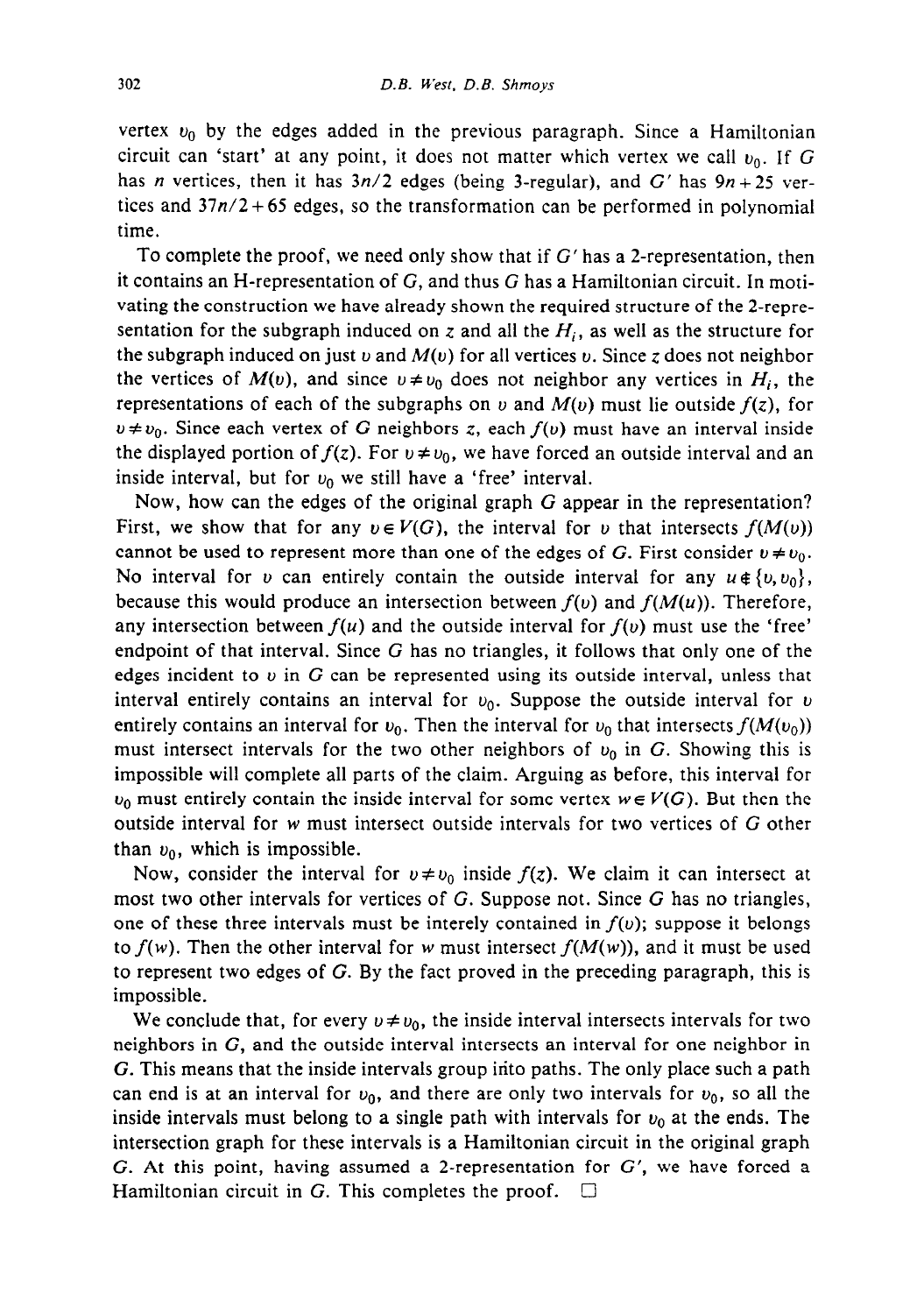## **4. Further NP-completeness results and additional problems**

The result of Theorem 1 holds equally well for  $t > 2$ ; 2-representations merely provide a convenient place to get started.

#### **Theorem 2.** For any integer  $t \geq 2$ , t REP is NP-complete.

**Proof.** Given Theorem 1, we need only reduce  $(t-1)$ -REP to *t* REP. Let G be any graph. We will construct a supergraph G' of G such that G has a  $(t-1)$ -representation if and only if G' has a *t*-representation. For each  $v \in G$ , create three copies of  $K_{t^2+t-1,t+1}$ . Call them  $H_i(v)$ ,  $i = 1,2,3$ . Join v to one vertex of  $H_2(v)$ . Add two more edges, one joining  $H_2(v)$  to each of  $H_1(v)$  and  $H_3(v)$ , using vertices from the two different parts of  $H_2$  (see Fig. 5). If G has n vertices and m edges, then G' has  $n(1+3t^2+6t)$  vertices and  $m+3nt^2(t+2)$  edges, so this is a polynomial transformation.



Fig. 5. The transformed graph G'.

Consider how a *t*-representation of  $G'$  must be arranged. All the  $H_i$  are *t*-tight. Hence in any *t*-representation of G' the  $H_i(v)$  appear contiguously for a fixed vertex v, using t intervals per vertex. The edges between the  $H_i(v)$  can only be realized by overlapping the intervals at the ends of the  $f(H_i(v))$ . By Lemma 2, this can be done. Having done this, the endpoints of  $f(H<sub>2</sub>(v))$  are covered, and the edge from v to  $H_2(v)$  must be represented by inserting an interval for v into the displayed portion of its neighbor in  $H_2(v)$ . This interval for v cannot intersect any other intervals, because v and its neighbor in  $H_2(v)$  have no mutual neighbors.

Creating this part of the representation for each vertex  $v \in G$  represents all of the new edges but none of the old edges and uses one interval for each  $v \in G$ . None of these intervals can intersect any other intervals in the representation. Therefore, G' has a *t*-representation if and only if the subgraph G has a  $(t-1)$ -representation.  $\square$ 

Another related result follows easily at this point. Recall that the depth of a representation is the maximum number of intervals in it that cover a single point on the line, and the depth-r interval number  $i_r(G)$  is the smallest t such that the graph has a depth-r f-representation.

**Depth-r f-Representation** (t,REP) *Instance:* A graph  $G = (V, E)$ . *Question:* Is  $i_r(G) \leq t$ ?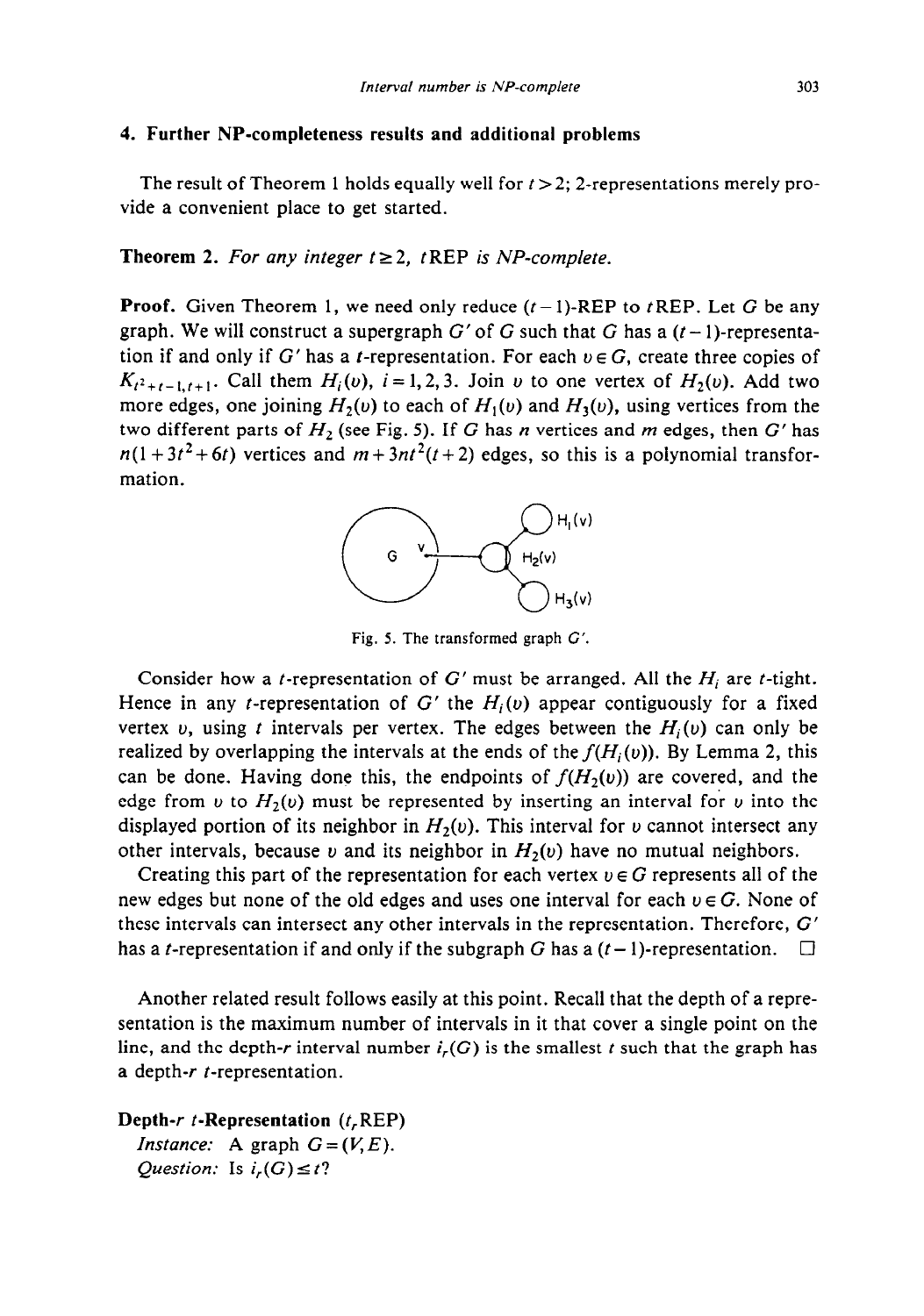**Theorem 3.** For every  $t \ge 2$  and  $r \ge 3$ ,  $t$ ,-REP is NP-complete.

**Proof.** Note that the 2-representation of G' constructed in the proof of Theorem 1 has depth 3, so for any  $r \ge 3$  it is true that G has a Hamiltonian circuit if and only if  $G'$  has a 2-representation of depth (at most) r. Furthermore, note that in the proof of Theorem 2 the additional gadgets have  $t$ -representations of depth 2, so if the representation of G or G' is of depth at least 2, the representation of the other has the same depth. The theorem follows immediately from these two facts.  $\Box$ 

Several interesting special cases remain. What happens for depth 2? In particular, any t-representation of a triangle-free graph must have depth 2. This leads us to ask whether there is an efficient algorithm to determine the interval number of a triangle-free graph. To reach NP-completeness we need not have anything larger than triangles, because the graph generated in the main transformation has no *K4.* 

Similarly, Scheinerman and West [11] proved that the interval number of a planar graph never exceeds 3. Given a planar representation of a graph, their proof gives an efficient algorithm to find a 3-representation, but it does not determine whether the interval number is 3 or smaller. Hence we ask, is there an efficient algorithm to determine the interval number of a planar graph?

#### **Acknowledgement**

We wish to thank our good friend Pattie Suyemoto for suggesting this collaboration.

## **References**

- [l] S. Benzer, On the topology of the genetic fine structure, Proc. Nat. Acad. Sci. 45 (1959) 1607-1620.
- [2] KS. Booth and G.S. Leuker, Testing for the consecutive ones property, interval graphs, and graph planarity testing using PQ-tree algorithms, J. Comput. System. Sci. 13 (1976) 335-379.
- [3] P. Chambon, Split genes, Scientific American 244 (May 1981) 60-71.
- [4] M.R. Garey and D.S. Johnson, Computers and Intractibility, A Guide to the Theory of NP-Completeness (Freeman, San Francisco, 1979).
- [5] J.R. Griggs, Extremal values of the interval number of a graph, II, Discrete &lath. 28 (1979) 37-47.
- [6] J.R. Griggs and D.B. West, Extremal values of the interval number of a graph, SIAM J. Algebraic Discrete Methods 1 (1980) 1-7.
- [7] L. Hopkins and W.T. Trotter Jr., A bound on the interval number of a complete mutipartite graph, in: G. Chartrand. Y. Alavi, D.L. Goldsmith, L. Lesniak-Foster and D.R. Lick, eds., The Theory and Applications of Graphs (Wiley, New York, 1981) 391-407.
- [8] L. Hopkins, W.T. Trotter Jr. and D.B. West, The interval number of the complete multipartite graph, Discrete Appl. Math. 8 (1984) 163-187.
- 191 L.T. Kou, Polynomial complete consecutive information retrieval problems, SIAM J. Comput. 6 (1977) 67-75.